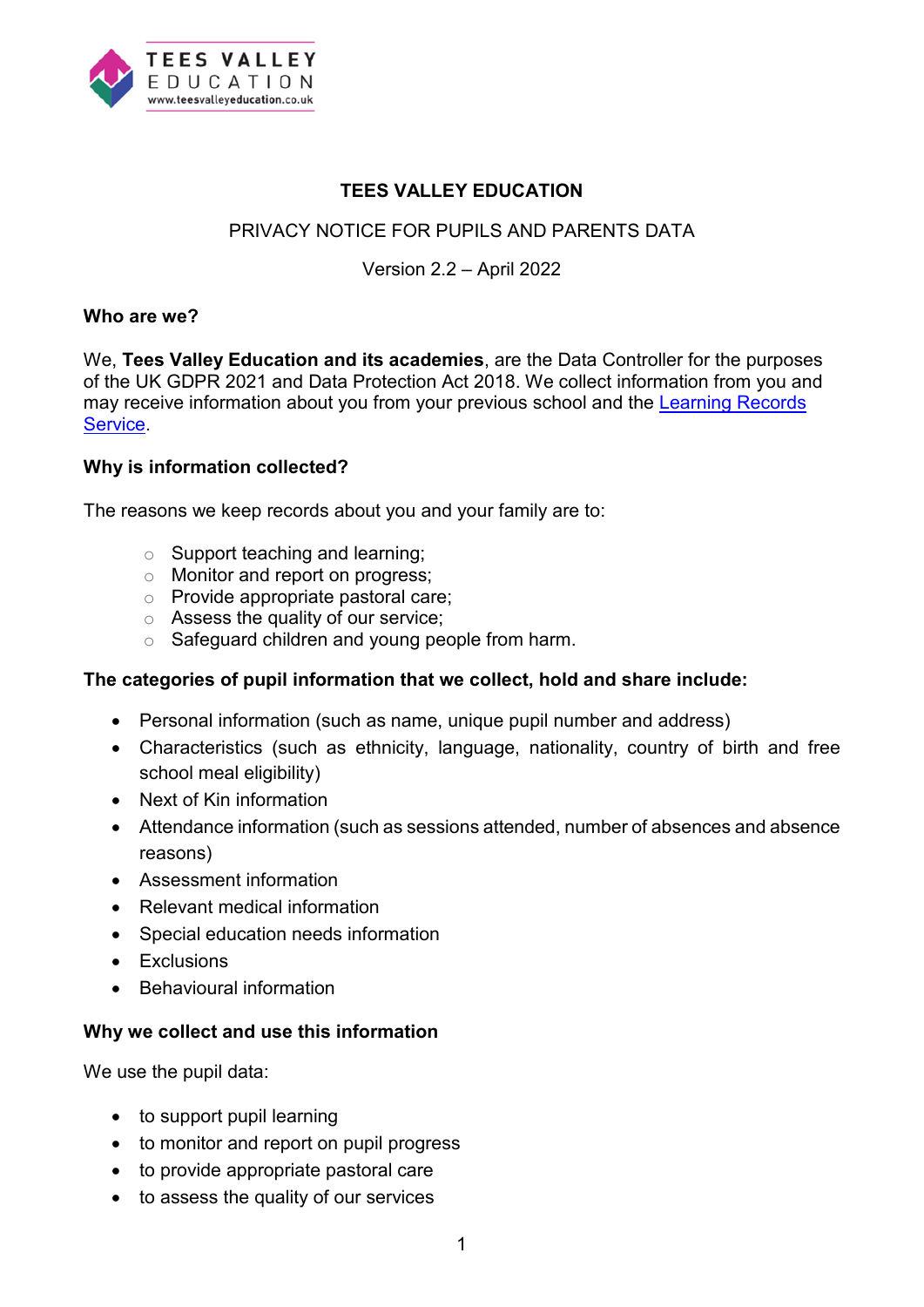- To contact and communicate with the parent (next of kin)
- to comply with the law regarding data sharing
- Safeguard pupils,
- Assess how well schools are doing.

## **Collecting pupil information**

Whilst the majority of pupil information you provide to us is mandatory, some of it is provided to us on a voluntary basis. In order to comply with the General Data Protection Regulation, we will inform you whether you are required to provide certain pupil information to us or if you have a choice in this.

# **Storing pupil data**

We hold pupil data for **the duration of the child attending the primary school[1](#page-1-0)**

## **Who we share pupil information with**

We routinely share pupil information with:

- schools that the pupil's attend after leaving us
- local authority of where the academy is situated
- the Department for Education (DfE)
- Medical team

 $\overline{a}$ 

## **Why we share pupil information**

We do not share information about our pupils with anyone without consent unless the law and our policies allow us to do so.

We share pupils' data with the Department for Education (DfE) on a statutory basis. This data sharing underpins school funding and educational attainment policy and monitoring.

We are required to share information about our pupils with the (DfE) under regulation 5 of The Education (Information About Individual Pupils) (England) Regulations 2013.

Tees Valley Education, Brambles Primary Academy have a legal right to share information when it is in the best interests of the child or young person. Sometimes we have a duty to share information and would need to justify why we did not.

<span id="page-1-0"></span><sup>1</sup> The file should follow the pupil when he/she leaves the primary school. This will include: to another primary school; to a secondary school; to a pupil referral unit, If the pupil dies whilst at primary school the file should be returned to the Local Authority to be retained for the statutory retention period.

If the pupil transfers to an independent school, transfers to home schooling or leaves the country, the file should be returned to the Local Authority to be retained for the statutory retention period.